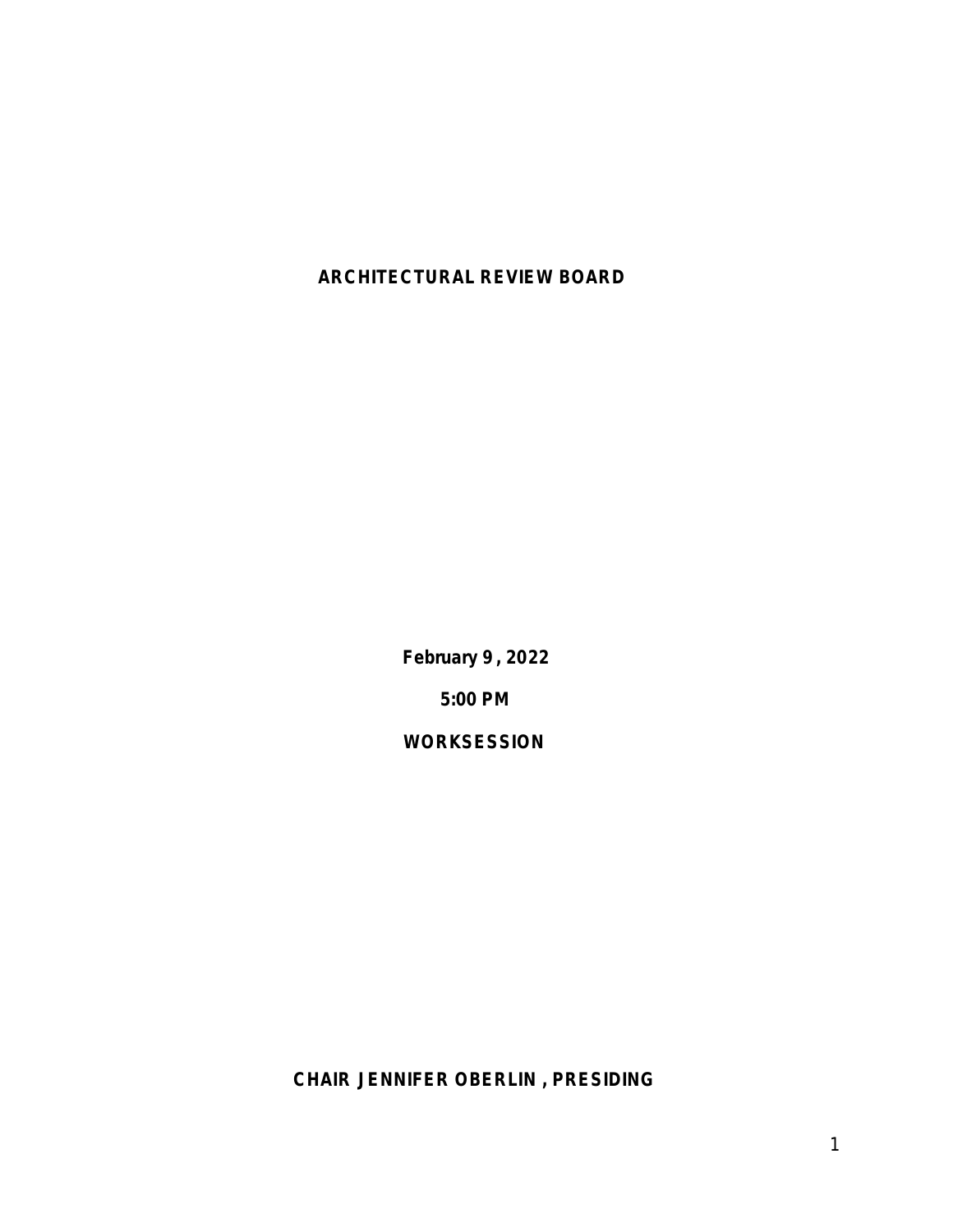Members Present:

Nicole Konkol Brittany Sams Tom Midkiff Patti Cross Kevin Breeck Jennifer Oberlin Irma Johnson

Also Present:

Edwin Logan, Attorney Vicki Birenberg, Historic Preservation Officer Jordan Miller, City of Frankfort Senior Planner

#### WORKSESSION

#### **The first item of business was parliamentary procedure training, including related topics.**

Attorney Ed Logan was present and gave an informative presentation about Roberts Rules and other parliamentary procedures. Mr. Logan provided the Board members with some pamphlets and paperwork that offered more information outside of his presentation.

The presentation included information about making motions and different types of motions, the difference in making a motion to table and item (30 day) verses a motion to postpone the item (60 or more days).

Mr. Logan explained that every motion has six steps: motion, second, restatement, debate, vote, and announce outcome.

Mr. Logan discussed point of order and asking for point of information as well as point of inquiry.

Mr. Logan stated that the Chairman gets to set the flow of the meeting and that every member should be given an opportunity to speak.

Mr. Logan talked about making a motion to move the previous question and extending time. He also mentioned a motion to reconsider but stated that this had to be done at that meeting and couldn't be reconsidered once the meeting was closed.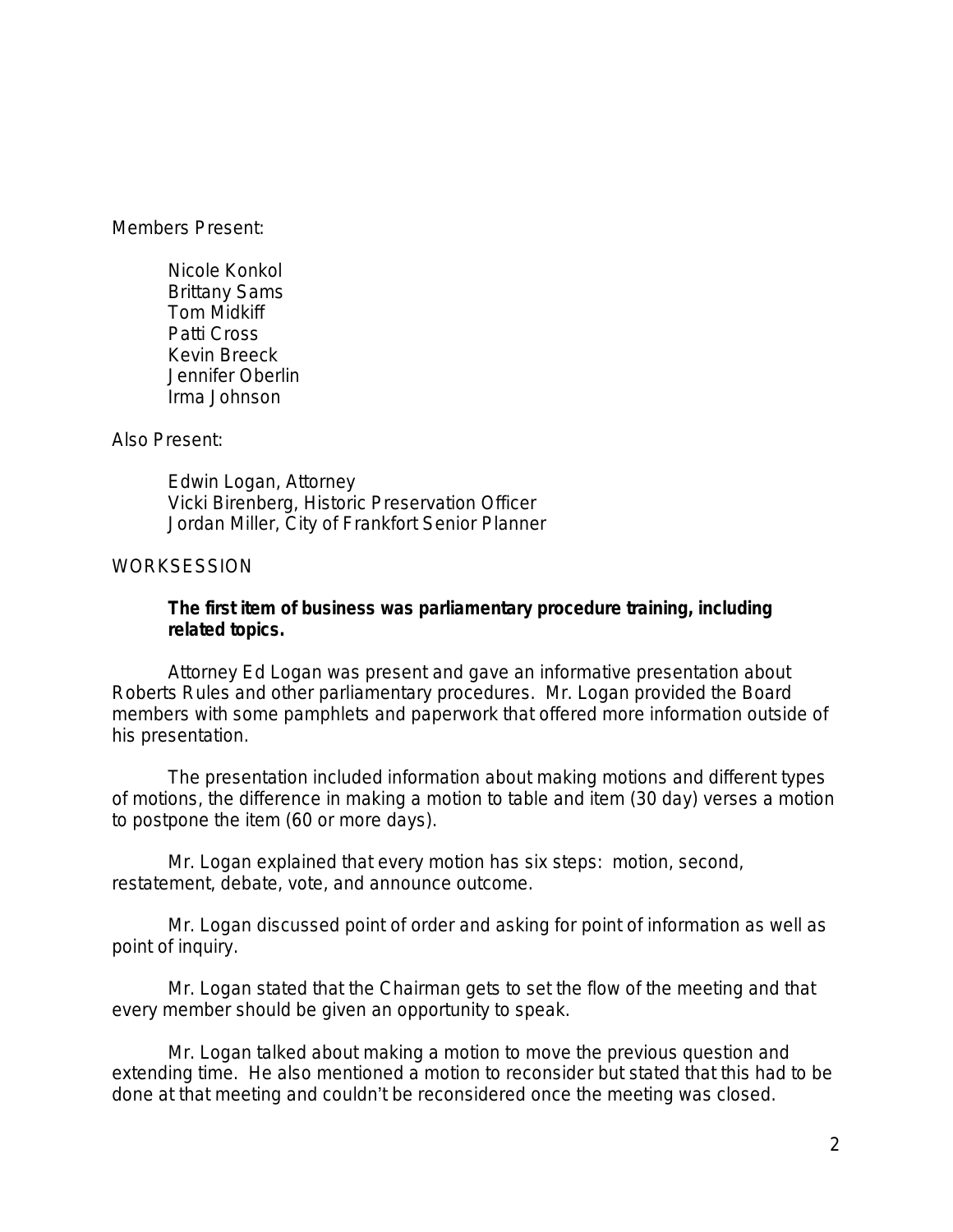Mr. Logan talked about due process and the taking, weighing of evidence and conclusions to get a vote based on the evidence. Mr. Logan explained that a hearing for due process can limit the scope and time of the meeting. He stated that evidence is photos, testimony, staff reports but not opinions.

Mr. Logan stated that ex parte communication is prohibited and the Board members cannot discuss a case or item with someone outside of the public hearing. If a Board member is approached they could encourage the citizen to attend the meeting and provide their comments at that time for the entire Board. Additionally if a Board member(s) receive email communication they should respond that they will forward it to the City staff so it can be considered by the entire Board at the public meeting.

Mr. Logan talked about conflict of interest and not using your position to further your own agenda, outcome or otherwise. He stated that if there is a conflict of interest the member should recuse themselves from the meeting. Anything that gives financial benefit to you or a family member should be avoided.

## **The next item of business was the recap of 2021 historic preservation**  accomplishments vis-à-vis 2021 Work Plan.

Vicki Birenberg, City of Frankfort Historic Preservation Officer was present and provided an update for the items that were on the 2021 Work Plan.

- 1. Update the Special Capital zoning district design guidelines. Ms. Birenburg reported that this project is underway, community outreach as started, the budget amended and a consultant hired. Mr. Miller reported that there is a contract, they have obtained insurance and will be moving forward. He stated they hope to provide an update to the Board in March.
- 2. Seek Memorandum of Agreement with Kentucky Heritage Council regarding the distribution of historic survey forms or obtain KHC historic survey forms for internal use only. Ms. Birenberg reported that this had not been completed due to the digitization and more at KHC. She mentioned that this goal might require some sort of subscription and recommended that the Board include this on the 2022 Work Plan.
- 3. Conduct meeting procedures/Robert's Rules training for ARB members and invite other City boards to participate. Ms. Birenberg stated that meeting/procedures training was completed at this meeting tonight and she would like to see it repeated annually.
- 4. Prioritize a list of potential new historic districts and/or landmarks. Ms. Birenberg stated that this has not happened but that staff feels as though we have laid the groundwork. Also initial interest has been placed on the African American Historic Context as well as interest in Montrose Park.
- 5. Host a preservation workshop. Ms. Birenberg reported that Bob Yapp completed that at a 2-day Workshop in August 2021.
- 6. Investigate holding a preservation training seminar with real estate professionals. Ms. Birenberg stated some discussions have been held about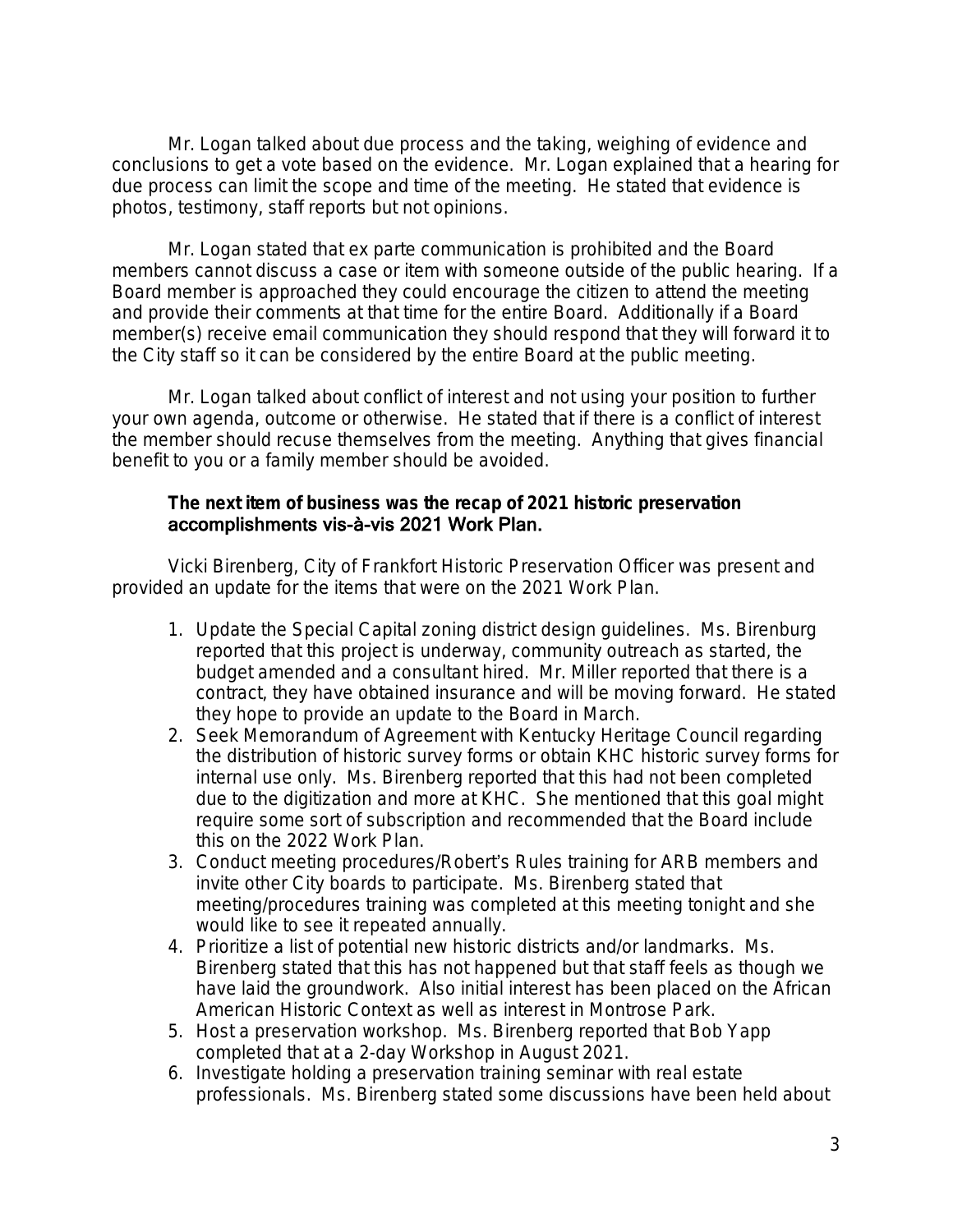partnering with Preservation Kentucky to offer this training. Ms. Johnson stated that she thought another organization was working on this and planning something for this spring. Additionally she mentioned that Whitaker Bank was interested in sponsoring the event and providing the space in the meeting room. Ms. Johnson mentioned that LBAR is interested in offering this a continuing education opportunity.

- 7. Conduct monthly review meetings. Ms. Birenberg stated that this is completed.
- 8. Provide updates to the Board of Commissioners as requested or appropriate. Ms. Birenberg stated that she believes the previous Chair has reached out to the Board of Commissioners and will provide the annual report at the March work session.

#### **The next item of business was Development of 2022 Work Plan, including subcommittee assignments as needed. Ms. Birenberg was present and recommended that the following items be included on the 2022 Annual work Plan:**

- 1. Participate in the update of the Special Capital Design Guidelines.
- 2. Seek Memorandum of Agreement, subscription, or other way to obtain all Frankfort's Historic and Architectural Survey Forms, as well as GIS Shape files for National Register listings/districts, from the Kentucky Heritage Council.
- 3. Participate in the update of the Frankfort/Franklin County Comprehensive Plan.
- 4. Promote awareness of the African American Historic Context report and recommend National Register nominations as appropriate.
- 5. Participate in Preservation Month and Heritage Week, May 8-14, 2022. Ms. Birenberg asked the Board for suggestions of topics that could be included in workshops during Heritage week. The Board discussed the possibility of offering the training preservation training seminar with real estate professionals being offered at that time and the upcoming tax credits changes and how tax credits can be beneficial.
- 6. Partner with Preservation Kentucky and Kentucky Trust to host real estate historic preservation training.

Due to this being the work session the Board decided to vote on adopting the 2022 Annual Work Plan at the next meeting when this will be included on the agenda.

#### **The next item of business was Certified Local Government grant application recommendation.**

Ms. Birenberg stated that staff would like o apply for a grant to conduct an analysis of the economic impact to historic preservation activity in Frankfort. She stated that staff has met internally with our Grants Manager and Finance Director, and they endorse an application. They anticipate the total cost of \$45K to complete the analysis. The end result will quantify the economic benefit to the community, which will help tie it